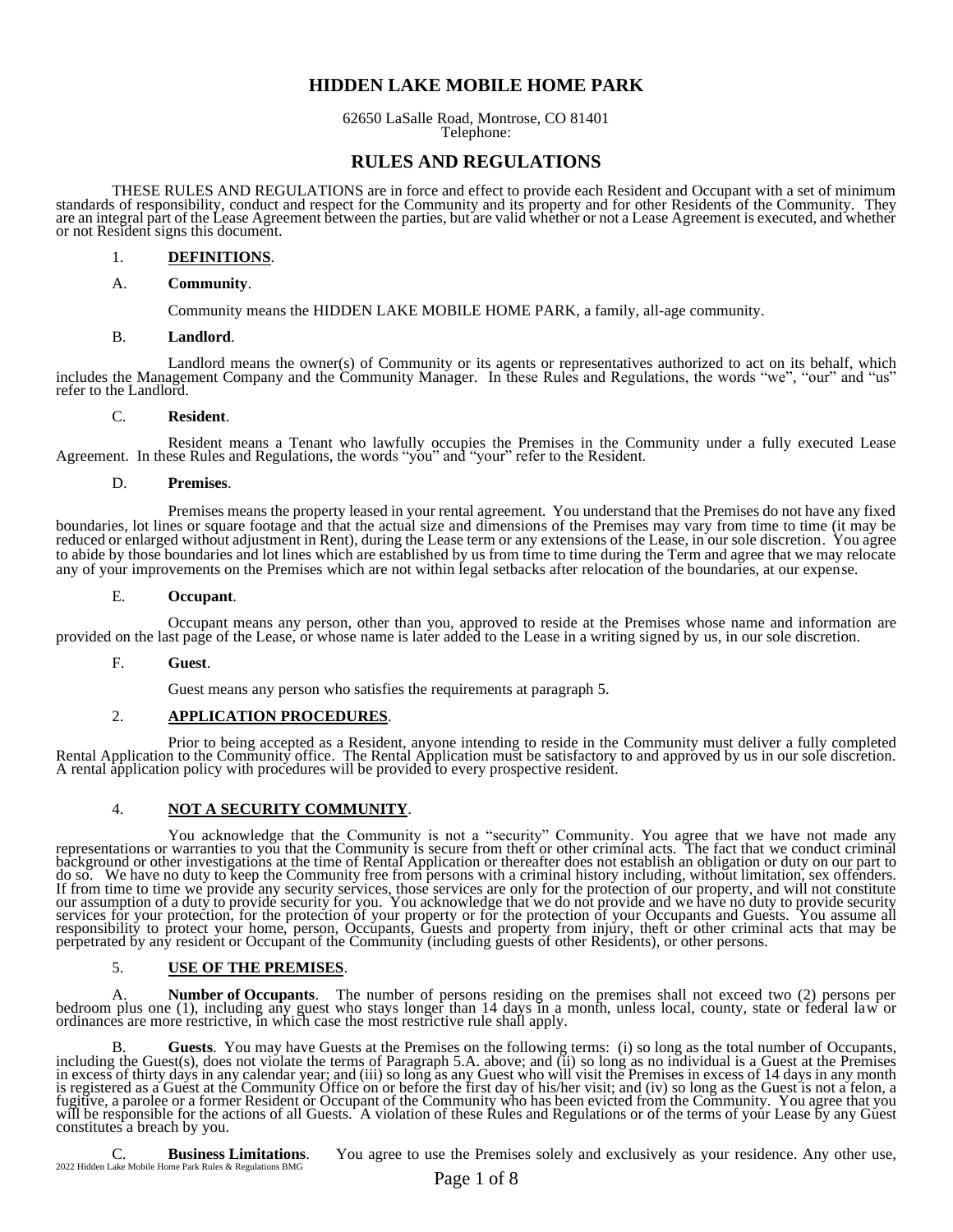including, but not limited to use of the Premises for business or commercial purposes is a violation of these Rules and Regulations. However, the Premises may be used for certain in-home businesses such as Avon, Amway, etc. but customers shall not come into the Community to pick up products or to conduct business. You may only conduct an in-home business if prior written approval is received from us, and only if you have obtained all appropriate licenses for the operation of the business. Placing any sign, poster or other placard anywhere on the Premises that advertises any business, whether or not conduct of the business has been approved by us, is strictly prohibited.

D. **No Subletting**. Subletting the Premises is strictly prohibited, and any subletting shall be null and void and a material violation of these Rules and Regulations. The term "sub-lease" includes renting the Premises, or any portion thereof, a lease with an option to purchase, or any other arrangement whereby you transfer any interest in the Premises. Any attempted assignment of the Lease is void and of no force or effect, assignment of the Lease is strictly prohibited, and a material violation of these Rules and Regulations.

E. **No Illegal Use of Firearms**. You shall not make or permit any use of the Premises which violates any federal, state or local law, rule, ordinance or regulation or which violates, suspends or voids any policy or policies of insurance we may have. Firearms, munitions and ammunition shall not be discharged, exhibited, carried, kept or in any other way used in or at the Premises or the Community in violation of any federal, state or local law, rule, ordinance or regulation. The use of fireworks within the Community is prohibited.

F. **No Fires.** You shall not make or permit any outdoor fires on the Premises. This includes, but is not limited to, bonfires, camp fires, fireworks, or any incineration of any kind on the premises.

G. **No Meat Processing.** You shall not make or permit the hanging of meats gathered from hunting, or otherwise, on the premises.

H. **No Infestation.** You shall not permit or intentionally allow infestation of vermin, rodents, insects, or other invasive creatures on the Premises or spread to your Neighbor's premises or any common areas.

I. **No Smoking Inside the Home.** You, guests, nor any other person shall be allowed to smoke within the dwelling. Tenant agrees to refrain from the use of electronic cigarettes, personal vaporizer, or electronic nicotine delivery system inside the home. You are permitted to smoke outside the home.

# 6. **MAINTENANCE THE PREMISES.**

A. **Site Improvements**. You acknowledge that you have been given the opportunity to inspect, using professionals of your choosing, the Premises prior to execution of the Lease and these Community Rules and Regulations. The Premises include, without limitation, trees, shrubs, plants, lawn and other ground cover and landscaping, fixtures, lines, utility connections, driveways and walks (collectively, the "**Improvements**"). You agree that on the date of your Lease ("**Commencement Date**") the Premises and the Improvements, are complete, fully functional, satisfactory and, where applicable, in a healthy growing condition. You further agree that, to the extent a fence exists at the Premises, you shall maintain and repair, at your own cost.

B. **Site Condition and Maintenance.** You agree to maintain the Premises, in an operative, clean, attractive and well-kept condition. You agree to prevent waste to the Premises and Improvements by maintaining them in a healthy, attractive, operative, clean and well-kept condition. You must submit plans for any construction, repair, landscaping, exterior painting, or other work to us for prior written approval. If a permit is required by federal, state or local law, a copy of the signed permit must be submitted to us with all plans and, after completion of the work, a copy of the signed government approval notice must be given to us. All construction, repair, and maintenance, once approved, shall be conducted so that it does not unreasonably disturb or endanger other Residents of the Community, or our property. You agree to indemnify, defend and hold us, the Landlord and the Community harmless of and from any and ALL liability (including attorney fees and costs) resulting from your actions or inaction in doing work or having work done at the Premises.

You agree, to repair and/or replace Improvements which you, your licensees or invitees damage or destroy or which deteriorate or die due to your lack of care (collectively, "**Resident's Work**") at your sole cost and expense. If any Resident's Work is not professionally completed after five (5) days' prior notice from us to you of your need to do so we may conduct the Resident's Work and charge you a reasonable amount for the services, equipment, labor and/or materials utilized and/or incorporated in the project. After five (5) days from the date of the notice, Owner, or its contractors, will provide resident with a second notice that Owner shall have the right to enter upon the Home and Premises and perform the required Home and/or Premises maintenance within forty-eight (48) hours. You will be charged for this maintenance as provided in this Lease and/or Community Rules and Regulations. The charge will be billed at a minimum of \$50.00 and \$50.00 per hour for every hour after to cure non-compliance. The charge for this maintenance will be treated as Additional Rent which You must pay on demand. Our right to maintain, repair and/or replace Improvements when you fail to do so includes the right to install reasonable alternative Improvements in substitution for the original, in our sole discretion. Any service, equipment, labor and/or material charges incurred by us in conduct of Resident's Work (including those incurred for alternative Improvements) will be billed to you as additional Rent, due and payable as Rent. Notwithstanding the foregoing, we have no duty to complete any Resident's Work.

C. **Restrict Improvements To Premises**. You agree not to permit wood chips, bark, rocks or pebbles, etc. used as part of the landscaping to spread into or on the street, any sidewalk, driveway or adjacent space(s).

D. **Approval of Improvements**. All landscape improvements must have our prior written approval. Small vegetable gardens are permissible in the rear of your lot where they will be least visible from any street. In no case shall your vegetables and plants infringe on neighboring spaces. The Community prohibits the use of any un-sterilized manure. At the end of every growing season, your garden area must be cleaned and thereafter maintained in a weed-free condition.

E. **No Excavation**. You agree not to dig or excavate in the Community or on the Premises except with our prior written consent. Even if we give our approval you are liable and responsible for any resulting damage including, without limitation, damage caused to our property, that of other Residents, any Guests or Occupants, and any utility or other line or pipe.

F. **Intrusion of Landscaping**. We are not responsible for damage or injury caused by the intrusion of tree and other roots and limbs into or on the Premises, or for damage or injury caused by falling or broken tree limbs. You are solely responsible for any and all such damage including, without limitation, damage to your property, automobiles or accessory structures, and damage caused by the shifting or displacement of the same.

G. **Upgrades to Technology and Utilities**. Water and sewer rates shall in all cases be calculated, and additional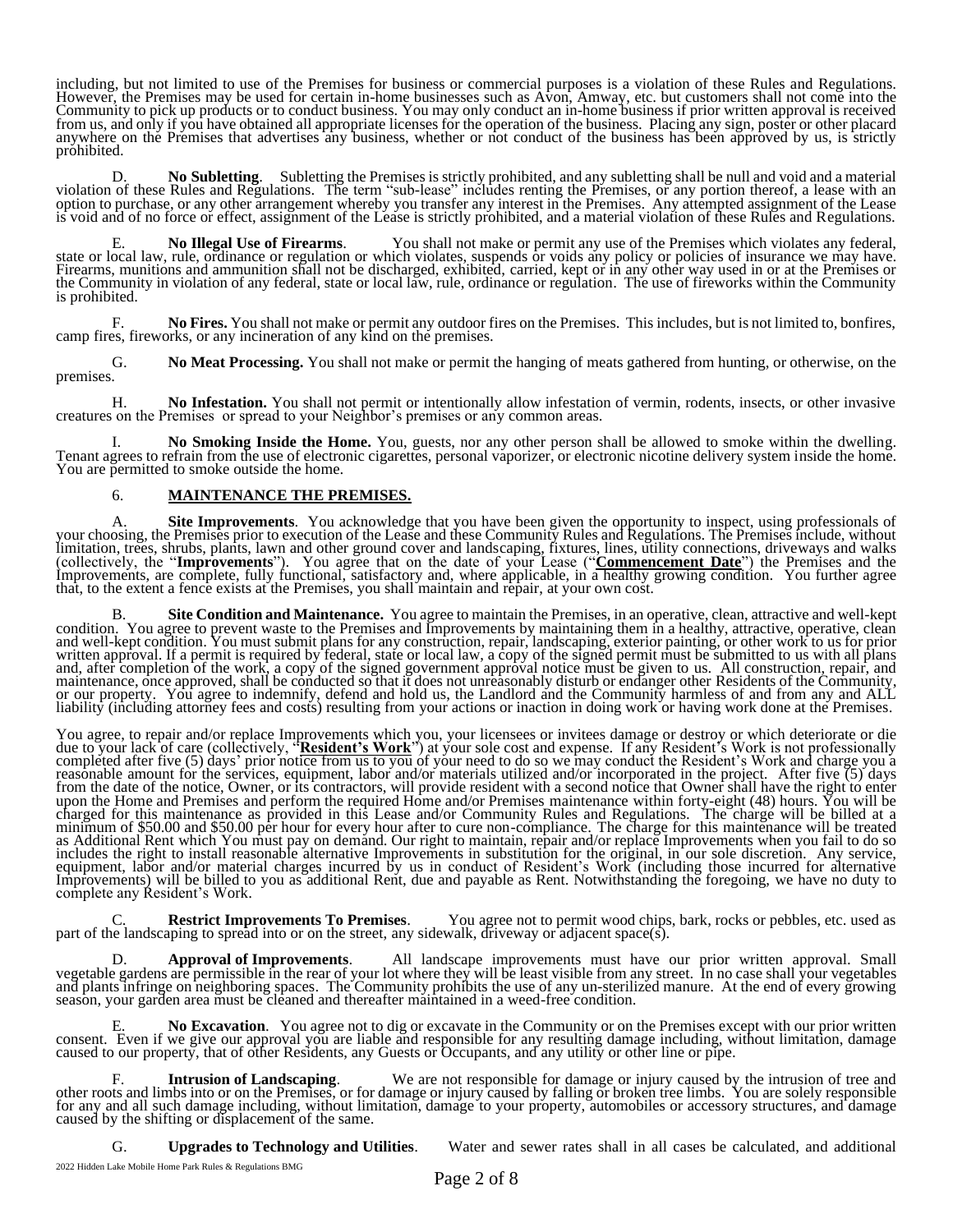service and other charges shall be assessed in compliance with the laws of the State of Colorado. To the extent permitted by law, we may allocate charges for line loss, off-space and other consumption to you. As permitted by law, a "**Services Fee**" may be billed to you to reflect the costs incurred by us in the administration, metering, monitoring and billing of water and sewer charges in the Community. In addition, you agree to pay any other and further fees and charges now or hereafter assessed by any governmental or quasigovernmental entity affecting the Premises or the Community ("**Governmental Fees**"). Governmental Fees assessed without reference to a specific rental space within the Community shall, as permitted by law, be apportioned among all residents and billed to you pro rata. The Services Fee, Governmental Fees, the Trash Charge and all water/sewer charges shall be paid by you with and as Rent on the first day of each month after taking possession of the Premises, and shall constitute additional Rent. If you dispute water/sewer usage, upon written demand to us we will have the water meter at the Premises tested by a licensed plumber of our choosing. If the test reveals no error in the meter which disfavors you, you agree to reimburse us for all costs incurred in the testing process, which shall be billed to you as additional Rent. An invoice from the plumber who performs the inspection shall be conclusive evidence of the amount to be reimbursed by you. You will be solely responsible for arranging and paying for gas, electric, and other utility services to the Premises.

H. **Utility Access and Care**. Utility pedestals (meter and utility hook-ups, including water and sewer service locations) must be accessible at all times and must be clear of all shrubbery and debris. You must remove anything which impedes access to the utility pedestals within 48 hours after written notice from us, or we will have the right to enter upon the Premises to do so at your risk and expense. You acknowledge that water meters and lines are subject to damage by freezing if proper precautions are not taken by you including, but not limited to, repairing, maintaining, and plugging in heat tape and "dipsticks" where applicable. Tampering with Water Charges. You may not turn off the water to your home, any part of your home, or any structure in the Park. You must contact the Park immediately to have the water turned off to your home. By you turning the water off to your home you are tampering with the water charges in violation of the Lease. You will be liable for any line loss cost due to your tampering. You are responsible, at your sole cost and expense, for maintaining operable heat tape from the Mobile Home to the meter. You are responsible for all damage to the utility meters, the Community's pipes and the riser on the Premises caused by your negligent or other acts, or your failure to act. Also, you are responsible for damage to or blockage of the sewer line and for any injury or damages to persons or property caused by your negligence, including, but not limited to, all damage or blockage caused by your introduction of improper materials into the sewer system. You agree that you will not put grease, rags, baggies, feminine hygiene materials and other foreign objects into the sewer system. We are not be responsible for the backup of sewage caused by your introduction of foreign objects into the system or caused by their introduction by any other Resident or person whatsoever.

Water is not to be wasted, inside or outside the homesite, under any circumstances Do not over water lawns or other space plantings. Repeated wasting of water will constitute a violation of these Rules and Regulations.

I. **Storage**. Storage of furniture outside of the Mobile Home is prohibited. Temporarily locating properly maintained outside patio furniture on the Premises for seasonal use is permitted. Storage of tools, lumber, appliances, toys, other personal property, etc. is not allowed outside the home. Retractable-type clotheslines are the only clotheslines approved in the Community and must be mounted at the rear of your home or in your backyard, must be retracted when not in use, and all clothes hung to dry must be removed in a timely fashion.

K. **Move-In/Move-out**. You must give us at least thirty (30) days' prior written notice of move-out or move-in of the Premises in all cases. Notwithstanding notice to us, you must satisfy all of the requirements of your Lease before you are entitled to return of the Security Deposit, if any.

L. **No Work On Community's Facilities**. You will not tamper with or conduct work upon any of the utility or other systems in the Community, and the cost of repairing any damage or remedying any injury resulting from your doing so will be charged to you as additional Rent (including any costs, attorney fees and expenses incurred by us). You shall not tamper with any common area facilities, including but not limited to, tampering of mailboxes and dumpsters. Violation of this section shall be a material breach of your Lease and these Rules. We will not be liable for injury or damage arising out of your violation of this section including, without limitation, injury to other residents or their property.

N. **Hazardous Substances and Notice.** You agree that you will not bring any hazardous substances into the Community, or onto the Premises. Storage of any hazardous materials or waste, or materials which are explosive or otherwise dangerous in, at, or about Premises or the Community is prohibited. You agree to give us immediate written notice of the release of any hazardous substance, which includes, but is not limited to any substance or waste which is, or in sufficient quantities or concentrations may be, harmful to human health, or the environment due to flammability, toxicity, reactivity, or corrosiveness, or the release of which violates any federal, state or local statute, ordinance, rule or regulation. By way of example, but not limitation, storage of any automobile, motorcycle or recreational vehicle battery other than in and while attached to an operable vehicle, is strictly prohibited.

P. **Unauthorized Structures**. No structures shall be erected on the Premises without our prior written consent. Unauthorized structures, including fences, sheds, trampolines, playground equipment, slacklines, garages, room additions, enclosures and awnings must be removed by you at your own expense upon our demand. To be approved, structures must conform to these Rules and Regulations, local building codes, and other applicable law. If you fail to remove an unapproved structure upon our demand, you grant us the right to enter the Premises and remove and dispose of the structure at your expense, and to assess all costs and expenses incurred as additional Rent. Any additions to the site not specifically covered by these standards shall be submitted to us for written approval prior to the work being done and a copy of all signed and approved building permits required by the local government shall be provided to us at the time of submission for our approval. In all such cases, we may withhold our approval in our sole discretion. Mobile Home skirting must be presentable and in good condition. The addition of skirting must be approved by Management in our sole discretion.

Q. **No Waiver**. If you fail to obtain written approval for the construction, erection, or placement of any improvement on the Premises from the relevant governmental authority and from us, it shall be conclusively presumed, regardless of the duration of the existence of the improvement and/or our awareness of its existence, that there has been no waiver of our right at any time to demand that the improvement immediately be removed at your sole cost and expense. You shall have no right to rely to your detriment upon our silence or inaction in such cases.

## 7. **MAINTENANCE AND USE OF COMMON FACILITIES**.

2022 Hidden Lake Mobile Home Park Rules & Regulations BMG A. **Trash**. Dumping trash, except in specifically designated areas, is strictly prohibited. No dumping of large items or furniture in Community dumpsters. No material shall be placed in the approved trash receptacles if the material is such that it may not be disposed of in the ordinary and customary manner of removing and disposing of trash and garbage, or if its disposal by such means is a violation of any federal, state or local statute, rule, regulation and/or ordinance governing waste disposal. You agree to comply with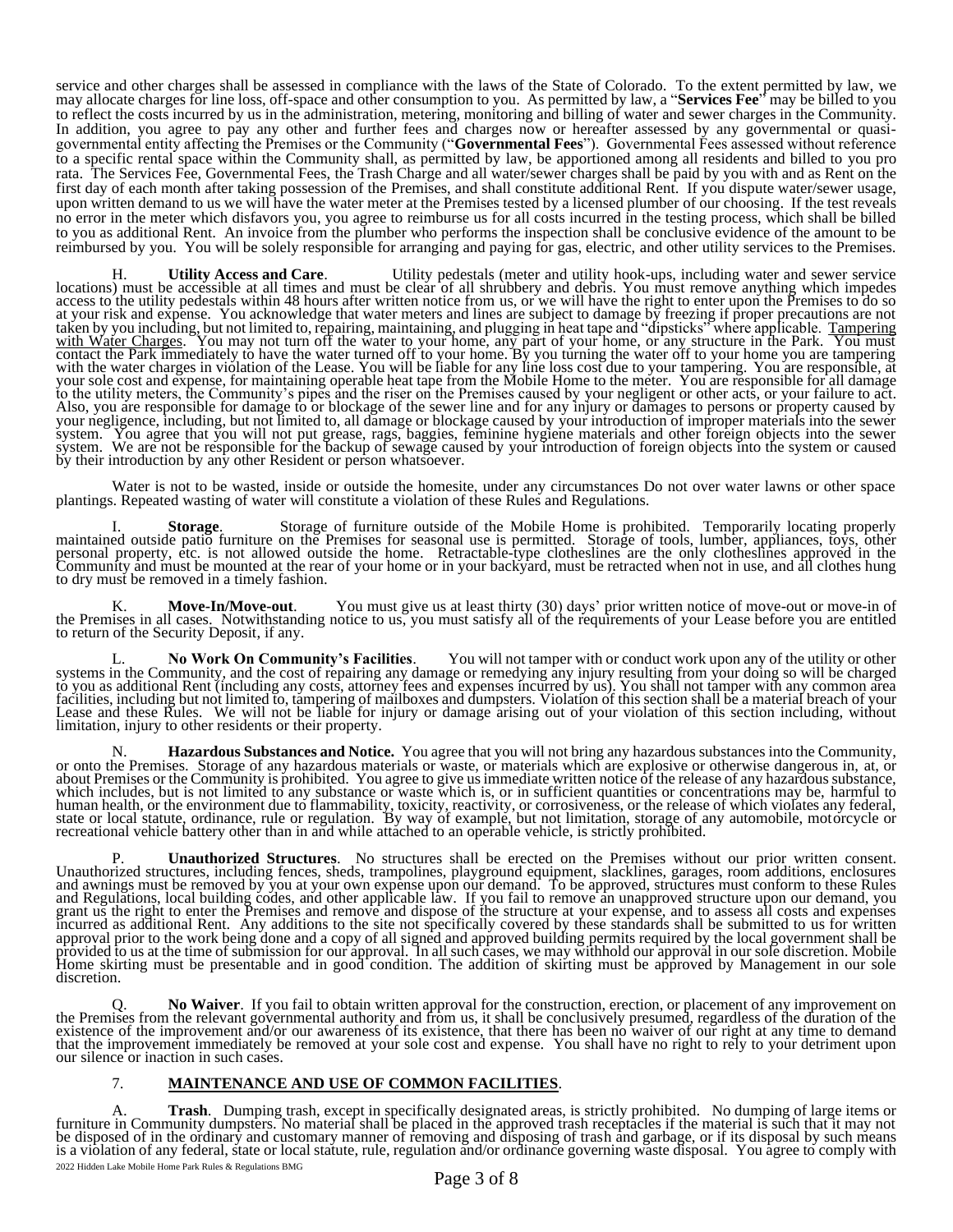our policies and those of any trash removal service we engage which govern, among other matters, the size and type of trash containers to be used, the limitations on their use and location, and guidelines restricting the volume and type of refuse which will be removed for the Trash Charge.

B. **Common Area Facilities**. Common area and recreational facilities including, without limitation, the clubhouse, pool (if any), play areas, and common grounds (collectively, "**Common Facilities**"), are solely for our use, and the use of Residents, Occupants and approved Guests. Guests must, at all times, be accompanied by you when using Common Facilities. We may impose reasonable rules for the use of Common Facilities which may be changed from time to time in accordance with Colorado law in our sole discretion, and which are incorporated herein by this reference. We reserve the right, in our sole discretion, to discontinue or eliminate any one or more of the Common Facilities, services or other amenities in the Community without notice or liability to you. Upon the violation of any term of the Lease or of these Rules including, without limitation, any rule adopted for the Common Facilities, we may in our sole discretion limit, restrict or eliminate your access to and use of Common Facilities, without any reduction in Rent. You acknowledge that all Common Facilities are furnished without charge by us, and that no guard or other supervision over the use of same will be provided. You fully understand the risks associated with the use of the Common Facilities and hereby assume for yourself, and for all other Occupants of the Premises (including Guests), any and all risks associated therewith. You agree to indemnify, defend and hold us, the Landlord and the Community harmless of and from any and all liability, claims and damages (including attorney fees and costs) resulting from or arising out of any injury suffered by you, Occupants of the Premises or your Guests in the use of the Common Facilities, or resulting from or arising out of any injury suffered by us, other Residents, Occupants or their Guests due to your negligent or intentional acts, or those of your Guests or of Occupants, or your family members. You agree to abide by all posted common area rules.

#### C. **Vehicle and Road Control**.

i. **Parking and Driving**. No parking is allowed on Community roadways except for brief periods while loading or unloading. Community Management vehicles may park on the streets while we are conducting Community business. Any automobile which is parked on a roadway in violation of these Rules, or which is abandoned, will be towed from the Community (and/or incapacitated by booting or otherwise) at your expense without prior notice. You are allowed to park vehicles only on the parking spaces provided on the driveway at the Premises, which spaces may be constructed only of asphalt or concrete, and with the approval of the Landlord. Vehicles must fit completely in the space provided, and vehicles may not extend into or over the street, even to the slightest degree. Perpendicular parking is not allowed. Spaces will accommodate two (2) automobiles on the driveway. No automobiles may be parked on the street, the sidewalk, common areas, vacant lots, landscaping, mulch, grass, dirt, rocks, gravel, or on your yard or the yard of another resident. No automobile may be parked on neighboring or vacant spaces. No box trucks may be parked in the Community. All automobiles parked within the Community must have a current vehicle registration, and must be in good operating condition. All vehicles must be registered with the office. Each resident according to the terms of the Lease, all vehicles must be registered and in good working order. Any extended (more than one day/night) overnight visitor parking on Hidden Lake Mobile Home Park property must register his/her automobile with the Management on the next regular business day of the stay. WE DO NOT GUARANTY OR PROMISE PARKING SPACE AVAILABILITY FOR YOU OR OTHER OCCUPANTS OF THE PREMISES, INCLUDING YOUR GUESTS AND INVITEES BEYOND WHAT IS AVAILABLE ON THE PREMISES ON THE COMMENCEMENT DATE.

ii. **Repairs**. You may only make minor repairs to vehicles in the Community. Minor repairs include, by way of example, the following: windshield wiper replacement, battery replacement, air filter replacement, flat tire repair, and window repair. Changing oil and oil filters, transmission fluid and filters and changing anti-freeze are strictly prohibited. You are responsible to immediately clean up any oil drippings from your driveway. It is a violation of law and these Rules and Regulations to discharge oil or other automotive fluids onto the space, gutter, or into the sewer system. Any damage to a driveway by your car, or a car of Occupants or Guests, is your responsibility.

iii. **Driver's License and Speed Control**. The speed limit in the Community is 5 miles per hour. You, all Occupants and Guests are required to drive cautiously and to observe all common traffic regulations. Only persons with a valid driver's license may operate motor vehicles (including motorized scooters, gas or electric) within the Community. It is a violation of these Rules and Regulations to operate any vehicle (car, truck, motorcycle, scooter, bicycle, etc.) so as to disturb or endanger others including, without limitation, because of the hour, manner of operation, or the condition of the vehicle itself. Operation of vehicles in excess of the posted speed limits or in violation of common traffic regulations endangers others and constitutes grounds for the termination of your tenancy. As permitted by law, we may install "speed bumps" or other speed control devices in the Community, and you will be wholly responsible for resulting damage to vehicles belonging to you, your Occupants, Guests, and invitees.

iv. **Parking and Control**. No inoperable, unsightly, or unused vehicles may be parked on the Premises or in the Community. Recreational vehicles may not be parked on neighboring or vacant spaces. No commercial trucks with a gross vehicle weight in excess of 6,500 pounds may be parked in the Community. Regardless of the duration that a vehicle is parked or kept in violation of these Rules and notwithstanding our awareness of the violation, we shall not be deemed to have waived our right to demand immediate cessation of the violation. You shall have no right to rely to your detriment on our silence or inaction in such cases. Any unauthorized vehicles parked in the Community may be towed (and/or incapacitated by booting or otherwise) at the vehicle owner's and your risk and expense.

v. **Car Wash**. Automobiles may only be washed on your driveway.

Licensing of Vehicles. Only licensed (if a license is required) and operable vehicles (satisfying all state and local regulations) with valid registration (if registration is required) are allowed within the Community. Vehicles which are in an inoperable or undriveable condition, or whose license or registration has expired, must be removed from the Community. If any such vehicle is not removed, we may have it towed (and/or incapacitated by booting or otherwise) and stored at your and/or the vehicle owner's risk and expense.

D. **Fishing.** The community has a lake available for fishing. All fishing must be catch and release using barbless hooks. In order to fish in the lake, a Resident must contact the management office and be issued a fishing permit. All Residents must follow the rules of the fishing lake, which may be amended separately from these rules without consent and must keep the area clean. Any breach of this provision may result in loss of use of the fishing lake. It is in Management's sole and absolute discretion whether to permit use of the lake. In the event a license is required by the state, it shall be Resident's responsibility to acquire that license.

E. **Miscellaneous**. There shall be no skateboarding, loud activities, loitering, or other activities which may damage our property or the property of others, or which disturbs other Residents. You are wholly and personally responsible for the actions and activities of all of your Occupants, Guests and invitees. Unauthorized ATVs are not permitted in the community.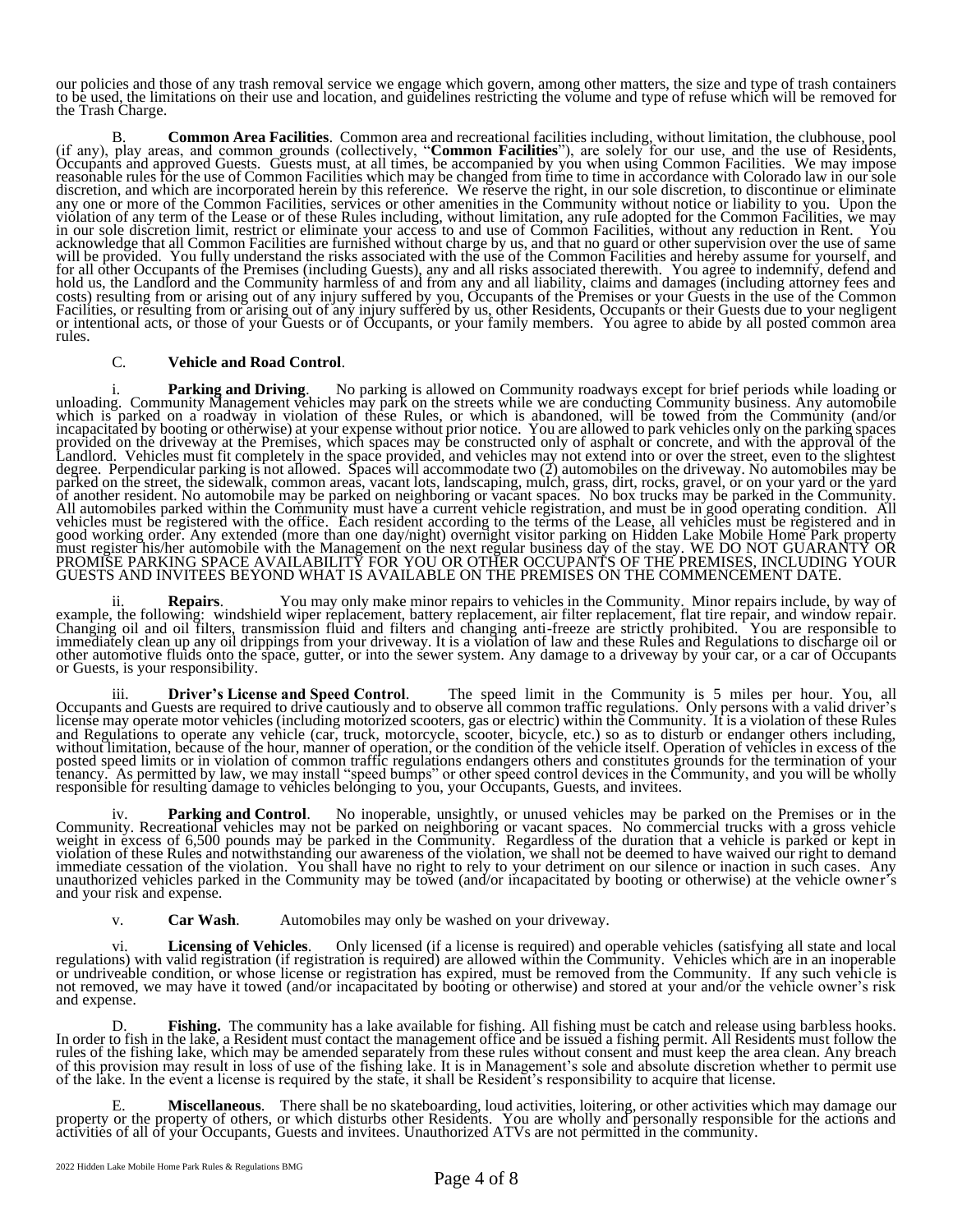## 8. **NOISE AND OTHER DISTURBANCE OF RESIDENTS/EQUIPMENT/SOLICITATIONS**.

A. **Noise/Supervision/Curfew**. The use of radios, televisions, stereos or other amplification systems, the conduct of parties or other such activities, and the operation of automobiles, equipment and other devices so as to disturb other Residents is prohibited. You are responsible for the activities and actions of all Occupants and Guests at the Premises, as well as for the Guests of any of your Occupants and Guests. Minors shall not be left unsupervised on your Premises, nor shall they be permitted to roam in the Community. You are responsible for direct supervision of all minors visiting the Premises. You and all Occupants of and Guests at the Premises shall strictly adhere to any curfew established by us, and/or by any governmental or quasi-governmental authority with jurisdiction over the Community. You may not disturb other residents through excessive noise or other such behavior that impacts the quiet use and enjoyment of other residents in the Community. To allow for quiet enjoyment of the Community by all residents, the Community has a "quiet time" policy from 9:00 P.M. until 7:00 A.M. on weekdays and 10:00 P.M. to 8:00 A.M. on weekends.

C. **Antennae Restrictions**. No CB, Ham, Short-wave or other type of antennae are allowed in the Community, unless mandated by law. To the extent mandated by relevant law, antennae shall be mounted on your Mobile Home in a safe and secure manner in compliance with all local, state and federal rules and regulations, and shall not exceed one (1) meter in diameter. We reserve the right to prohibit any antenna that cannot be securely installed to prevent it from being detached by wind, storm or other natural or man-made phenomenon. In no event shall any antenna be affixed to the Premises without our prior written approval, including approval of its size, location and installation methods.

D. **Soliciting Prohibited**. Soliciting membership in any organization, group or association, soliciting contributions, canvassing, peddling, and distributing handbills or any other written materials in the Community are prohibited. Notwithstanding the foregoing, we have the right to distribute written materials to Community Residents. In addition, during the period prescribed by law: (i) political candidates may distribute election materials; and (ii) materials related to any issue that is to be submitted to the electors in any election may be distributed.

E. **Trespassing Prohibited**. You may not cross or enter another Resident's lot unless permission is granted by that Resident. However, we are authorized to enter, or to have our contractors, agents and employees enter your space at reasonable times and hours for periodic inspections and legitimate Community business, including, but not limited to, repairs and maintenance, posting of notices, towing, and meter reading.

F. **Standards of Decency**. The exposure of the genitals or buttocks of a male and/or the exposure of the genitals, breasts, or buttocks of a female are prohibited. By way of example, without limitation, nude or topless sunbathing, public urination, indecent swimwear, and streaking are prohibited. You may not discriminate or utilize racially incentive or inflammatory acts or language directed at other residents. Residents shall not harass or hinder Community management or staff.

G. **Criminal Activity.** You may not commit any criminal acts, misdemeanors, or felonies within the Community. Any act that occurs on the premises and constitutes a felony prohibited under Article 3, 4, 6, 7, 9, 10, 12 or 18 of Title 18, C.R.S.; will be grounds for termination of tenancy.

## 9. **ANIMALS**.

A. **Animal Limitations**. You agree not to keep any animal in the Community without our prior written approval, in our sole discretion. All approved animals shall be indoor animals only (*e.g.*, small birds in a cage, and/or small dogs and cats). All animals must be registered in the Community Office prior to bringing them into the Community. Animal registration forms are available at the Community office. You shall pay a monthly charge for each dog and cat which you bring into the Community under this provision. You shall not have more than two (2) approved animals. You may not keep offspring of approved animals unless we approve the offspring, they are properly registered, and the total number of animals including offspring is within the limitations in this section. Breeding of animals in the Community is expressly prohibited.

B. **Animal Registration**. You must register all animals with the Community office by furnishing us with the name of the animal, its color, breed, sex, weight, height, and length. You agree to immediately advise us, in writing, of any change in, addition or substitution of one animal for another, and our written approval is required before any new, different or substitute animal will be allowed in the Community.

C. **Animal Size and Breed Limitations**. The following breeds, or mixed breeds, of dogs are not allowed within the Community: Pit Bulls, Chows, Dobermans, Rottweilers, or other breeds deemed dangerous, vicious or aggressive in our sole discretion. In addition, no farm animals, pot bellied pigs, snakes, monkeys, exotic breeds or other mammals, reptiles, birds or amphibians that we deem inappropriate, in our sole discretion, are allowed in the Community. We reserve the right, in our sole discretion, to restrict the number, size and breed of animals allowed.

D. **Containment of Animals**. Approved animals are only allowed in your home or on a leash when being walked by you. Animals are NOT to be left outside, including, but not limited to, being allowed to run in a fenced yard or left tied up outside. Animals are not allowed on the common areas. There are two community dog runs in which Resident is permitted to allow their dog off leash, limited to the dog run area. Resident made dog runs, cages, and enclosures are not permitted.

E. **Animal Inoculations**. Dogs, cats and all other animals must be licensed and inoculated in accordance with local or state ordinances, and shall wear proper license tags (where applicable). Female cats must be spayed.

F. **Animal Waste**. You must clean-up all bodily waste and litter of your animal, and dispose of it immediately.

G. **Animal Control**. You agree that you will not permit any animal to cause any disturbance or annoyance to neighbors, including but not limited to by barking, growling, or biting. Your Guests may not bring animals into the Community. No animal-sitting or care of your or non-Resident owned animals is permitted in the Community.

H. **Animal Aggression**. If an animal demonstrates any aggression toward persons or other animals, or if we receive complaints about your animal which we verify in a manner satisfactory to us in our sole discretion, you agree to permanently remove the animal from the Community upon seven (7) days' written notice from us.

Accommodations. Upon request we will provide reasonable accommodations to Residents with disabilities as required by law and subject to our animal registration policy then in effect.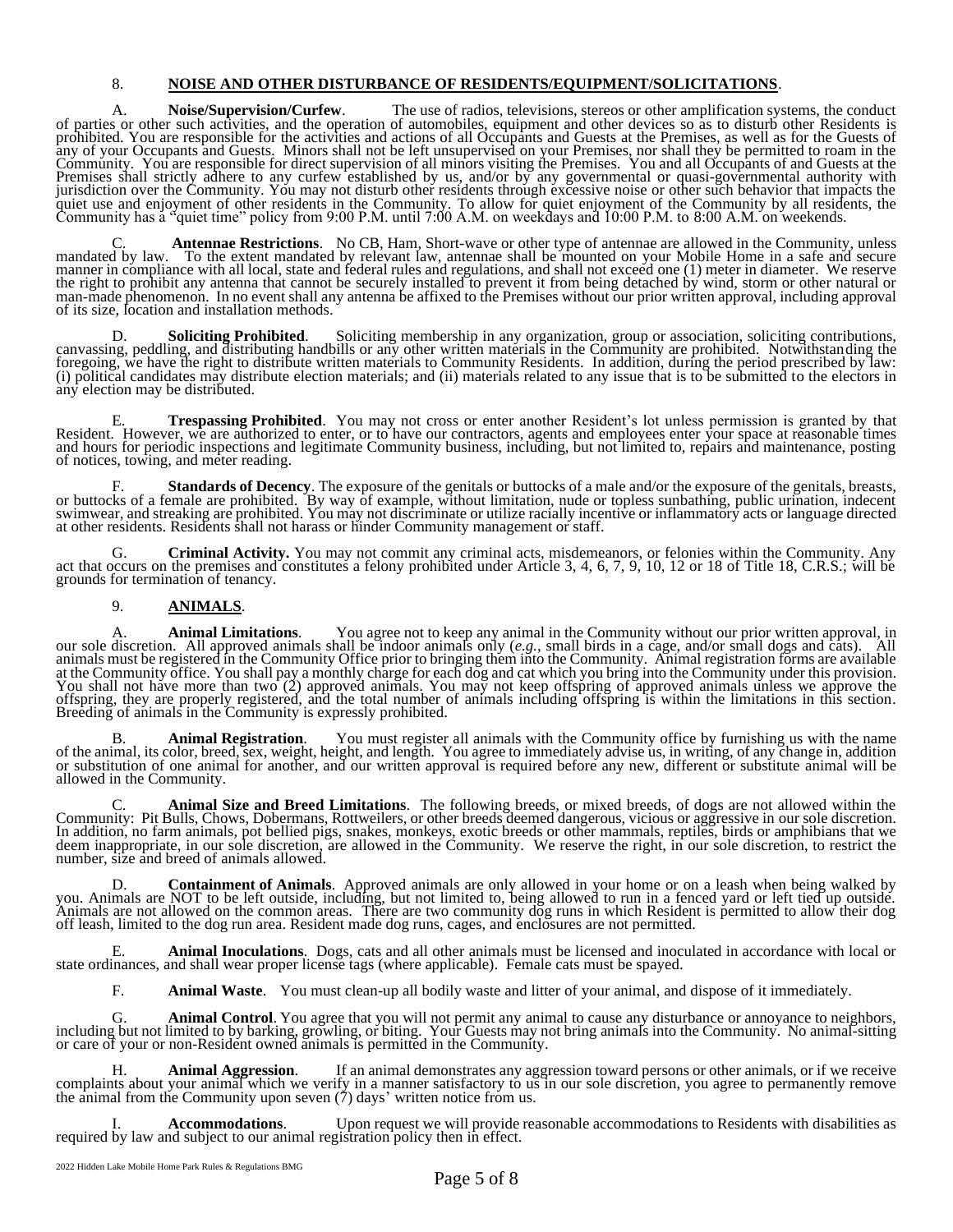J. **Injury Caused by Animals**. We bear no responsibility for any harm or injury to, or disappearance or death of your animal(s). In addition, you agree to indemnify, defend and hold us, the Landlord and the Community harmless of and from any and all claims, liabilities and damages (including attorney fees and costs) resulting from property damage and/or personal injury caused by your animal(s) or other animal(s) in the Community or at the Premises.

K. **Interference by Animals**. Any animal that prevents or inhibits us or our agents from entering upon your Premises shall be deemed a nuisance. Upon our notice to you of a violation of this section by you and your animal, your right to retain the animal in the Community immediately ceases, and the animal must be removed from the Community within seven (7) days or you will be in default of your Lease and these Rules, and your tenancy will be subject to termination. No animal which has been removed from the Community on account of being a nuisance or because of a violation of these Rules and Regulations shall thereafter ever be permitted within the Community.

L. **Landlord's Animal Inspection**. You agree to bring all animals to the Community office within five business days of a written request from us that you do so. If we find that the animal has exceeded the height limits or determine, in our sole discretion, that the animal has caused problems in the Community, you agree that you will remove the animal from the Community within seven (7) days of written notice from us that you must do so. If the animal is not timely removed after our demand, then you will be in default of the Lease and these Rules and your Lease shall be subject to termination.

**Emotional Support Animals.** As permitted by law, you must provide written documentation for any emotional support animal from a medical professional with actual knowledge of any claimed disability.

O. **No Waiver**. Neither our failure to demand removal of an unregistered/unapproved animal regardless of the period the animal has been in the Community, the period of our awareness of the existence/presence of an unapproved animal(s), nor our acceptance of an animal fee shall result in any waiver of our right to demand immediate removal of the animal(s), or constitute approval of an animal which has not been properly registered and has not received our written approval. You shall not be entitled to rely to your detriment on any delay in enforcement of animal restrictions.

#### **ANIMAL DESCRIPTION**

| Type:     | Animal's Name: | Breed: | Height: | Weioht<br>o |
|-----------|----------------|--------|---------|-------------|
| Comments: |                |        |         |             |

# 11. **ALCOHOLIC BEVERAGES/ ILLEGAL DRUGS**.

The use, possession, manufacture, delivery, storage or sale of illegal drugs and/or controlled substances in the the Community or on the Premises is strictly prohibited. The use, possession, cultivation, growth, manufacture, delivery, disposition, promotion, storage or sale of marijuana, marijuana-related product and drug-related paraphernalia on the Premises or in the Community, shall constitute a material breach under the terms of, and are agreed to be grounds to immediately terminate your Lease. The use, possession or distribution of liquor or alcoholic beverages in any of the common areas or facilities is strictly prohibited. The use, possession or distribution of liquor or alcoholic beverages on your Premises other than in accordance with law, is strictly prohibited. Driving in the Community while intoxicated is prohibited. You, Occupants of the Premises, and your Guests and invitees shall refrain from public intoxication, profane and abusive language, and other disruptive conduct and behavior. Neither you, Occupants at your Premises, your Guests, nor your invitees shall engage in any activity which could endanger the person or property of another or the Community. Any violation of this section, or of any other provision in the Lease or these Rules and Regulations by any Occupant, Guest, or invitee shall constitute a violation by you.

#### 12. **BREACH OF RULES AND REGULATIONS AND/OR LEASE AGREEMENT: TERMINATION OF TENANCY**.

A breach of these Rules and Regulations as well as any breach of the Lease Agreement between the parties shall be grounds for termination of your tenancy. Tenancy in the Community may be terminated upon such notice and in such manner as is required under Colorado law.

## 13. **MEDIATION**.

You agree that before you bring any claim or charge against us, the Landlord or the Community, or before you assert any counterclaim against us, the Landlord or the Community that you will first try, in good faith, to settle the dispute by non-binding mediation in accordance with the rules of the American Arbitration Association, before resorting to litigation or other dispute resolution procedure. Your obligation to mediate shall not be a basis for the stay of any claim, counterclaim, action or proceeding of Landlord or the Community.

## 14. **OPPORTUNITY TO REMEDY**.

We will NOT be in default of any of our obligations to you until after you have given us notice. You agree to give us immediate written notice of the alleged default detailing what you believe we need to do in order to fulfill our obligations. Your notice shall be specific and clear and must be mailed to Community's Management Company by either registered or certified mail (return receipt requested). We will have at least 90 days, or such longer period of time as is reasonably necessary after receipt of your notice, to address your concerns. If we address the notice within the time period allotted, we will have no liability whatsoever to you for any expense, cost, injury or damage. If you fail to promptly give us written notice of an alleged default, or if you fail to give us reasonable opportunity to address your concerns, we will have no liability to you for any expense, cost, damage or injury you suffer. If we fail to address your concerns within a reasonable time after receipt of your notice, but not less than 90 days, your claim(s) will then be subject to mediation under paragraph 13 of these Rules.

## 15. **NON-LIABILITY OF MANAGEMENT**.

Our obligations under these Rules do not constitute personal obligations of our individual employees, representatives,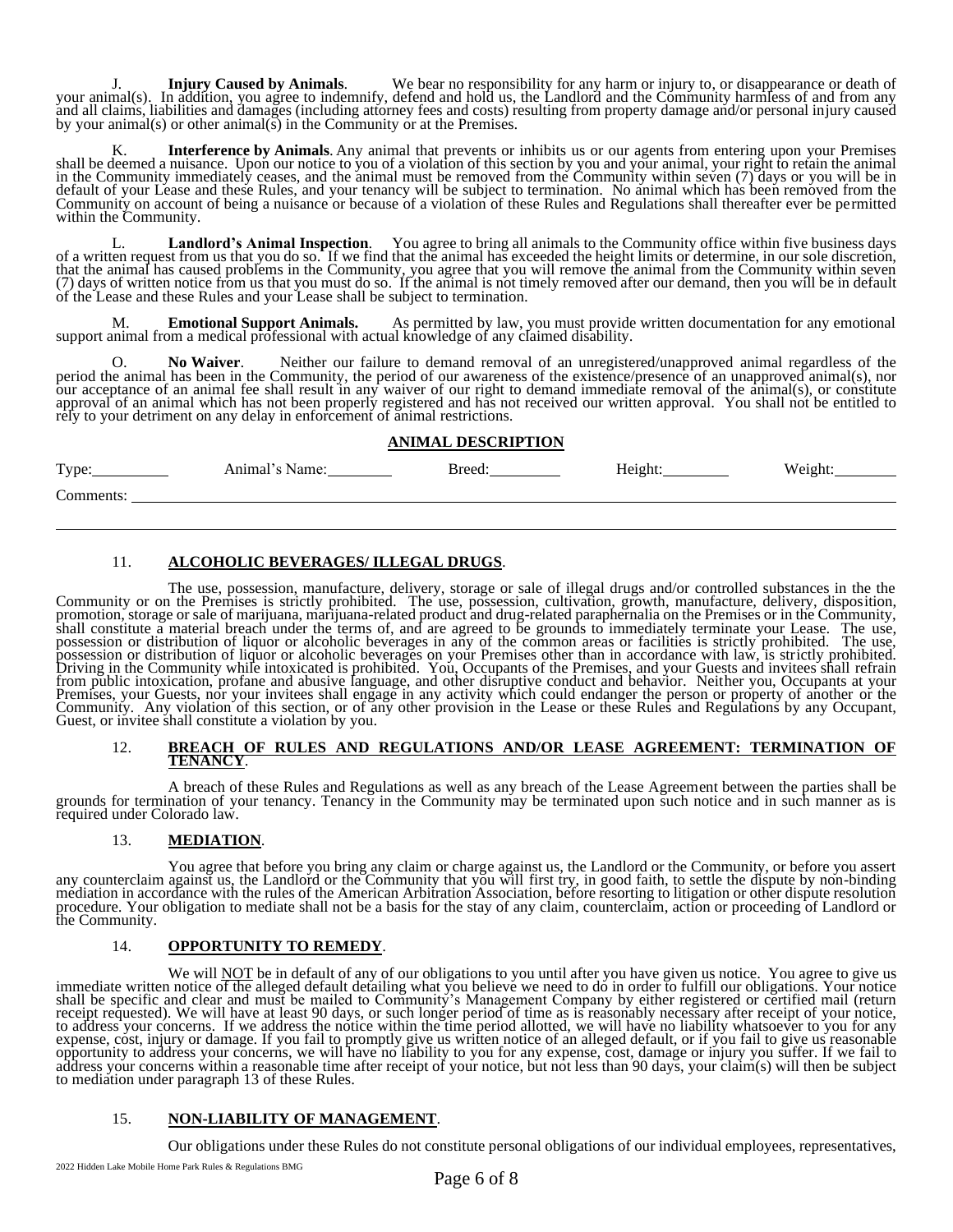agents, partners, directors, officers, shareholders, members or managers or those of the Landlord, the Community or the Management Company (collectively, "**our agents**"). You agree that you will look solely to the Premises and to none other of our assets or those of our agents for satisfaction of any liability we or our agents may have to you. You agree that you will not seek recourse against us or our agents for injuries you may suffer or incur. You agree that you will not seek recourse against any of our personal assets or those of our agents for satisfaction of any liability or for any judgment should you be otherwise unable to satisfy any obligation owed to you. You agree to look solely to the Premises in this regard.

## 16. **MISCELLANEOUS RULES AND REGULATIONS**.

A. **Complaints and Inspections**. Any complaint that you have against another Resident or against us shall be set forth in writing and delivered to us. You agree that we have no duty to conduct inspections in the Community for violations of these Rules and Regulations and that the conduct of any such inspection(s) does not constitute an assumption of the duty to do so. We will not be deemed to have waived our right to enforce any rule or regulation because of our failure to discover or inspect for violation(s), our acceptance of rent after the date of the violation, or the passage of time.

B. **Abandoned Property**. You shall be deemed to have abandoned all personal property on the Premises, if the Personal Property remains on the Premises for more than thirty (30) days after the first to occur of: (i) you vacating the Premises; (ii) the termination of your Lease for any reason; or (iii) the entry of an order for possession of the Premises in our favor by any court of competent jurisdiction. The rights granted to us are in addition to those provided at C.R.S. § 38-20-116.

C. **Vendors and Contractors**. All vendors, contractors, toters, and other laborers and suppliers (collectively, "**Contractors**") that you hire or retain to work in the Community and/or at the Premises must be licensed (where required by local law), bonded and insured, and must be pre-approved by us, in writing, in our sole discretion. No request for approval of a Contractor will be reviewed until you have provided us with the name of the Contractor, the Contractor's bond, insurance and licensing information. If any work at the Premises or in the Community requires a permit, you must provide us with proof that the required permit(s) has been obtained (regardless of who is conducting the work).

D. **Indemnification**. You agree to indemnify, defend and hold us harmless of and from all claims, loss, damage, injury, or breach of contract of whatsoever kind or nature resulting from your actions or failure to act, and resulting from the actions and failure to act of any Occupant of your Premises, and by any of your agents, employees, family members or Guests, including the reasonable attorney fees we may incur.

E. **No Waiver**. Our waiver of, or our failure to take action with respect to any breach of a term, covenant or condition contained in these Rules, or in your Lease shall not in any way sanction any subsequent breach or violation. Our acceptance of Rent shall not be a waiver of any preceding breach of these Rules and Regulations or of the Lease Agreement.

F. **Fees and File Ownership**. In any action or proceeding to enforce the Lease or the Rules and Regulations, or in any action or proceeding in which we defend against any claim or charge by you, the prevailing party shall be awarded its reasonable attorney fees, costs and expenses. If a collection agency is hired to recover any amounts due to us by you, then reasonable collection costs, including attorneys' fees, shall be awarded to the prevailing party. The prevailing party in any appeal shall also be awarded its attorneys' fees, costs and expenses incurred in those proceedings. If you lodge any complaint with any governmental, quasigovernmental or other agency with jurisdiction over the Premises for which a response from us is required, requested, permitted, or advisable, you agree to pay our attorneys' fees, costs and expenses, as allowable by law. We shall be entitled to an award of our attorney fees incurred in any bankruptcy proceeding you may file or have filed against you. Attorneys' fees, costs and expenses are due and payable by you as additional Rent.

G. **Timeliness and Severability**. Time is of the essence in these Rules and Regulations. Each provision of these Rules and Regulations is separate, distinct and individually enforceable. In the event any provision is declared to be unlawful or unenforceable, the validity of all other provisions shall not be affected.

H. **Entire Agreement**. The Rules and Regulations of the Community, taken together with the Lease Agreement, constitute the entire Agreement between the parties regarding the rental of space in the Community. You agree that you have not relied upon any statements or promises by us or by any of our agents in entering into these Rules and Regulations or the Lease. All terms and conditions of the parties' agreement with respect to the Premises and Improvements are contained in the Lease and these Rules and Regulations. Notice required to be given to either party to these Rules and Regulations shall be given in accordance with Colorado law, or as is otherwise specified in these Rules or in the Lease Agreement.

I. **Conflicts Resolved**. The requirements of the Lease Agreement are understood and agreed to be an integral part of these Rules and Regulations (as these Rules and Regulations may be modified or amended from time to time) and are incorporated herein by this reference. In the event of a conflict between the provisions of these Rules and Regulations and those contained in the Lease, the provisions contained in these Rules and Regulations shall govern.

J. **Sole Discretion/No Reliance**. *Whenever these Rules and Regulations call for our approval or consent or the approval and consent of the Community, approval must be in writing and it may be withheld in our and the Community's sole and absolute discretion*. In all cases where you are in violation of these Rules and Regulations for failure to obtain our approval, the approval of the Community or of any governmental authority, it shall be conclusively presumed, regardless of the duration of the violation and/or our awareness of the non-compliance, that we have not waived our right to require full compliance and the removal or elimination of the resulting violation. In all such cases, you have no right to rely to your detriment on our silence or inaction.

K. **Survival/Homestead Waiver.** Your promises, covenants and agreements contained in these Rules and Regulations and in the Lease shall survive the termination of the Lease. You hereby waive any and all rights to and claims of homestead exemption and any other exemption in the Premises under state or federal law presently existing or hereafter enacted.

L. **Waiver of Trial by Jury. It is mutually agreed that the parties hereto shall and they do each hereby waive their respective rights to trial by jury in any action, proceeding or counterclaim brought by either of the parties hereto against the other on any matters whatsoever arising out of, resulting from or in any way related to or connected with the Lease and/or the Rules, the relationship of landlord and tenant, your use or occupancy of the Premises, and any emergency statutory or any other statutory remedy**.

## 17. **AMENDMENT OF RULES AND REGULATIONS/APPLICATION OF RELEVANT LAW**.